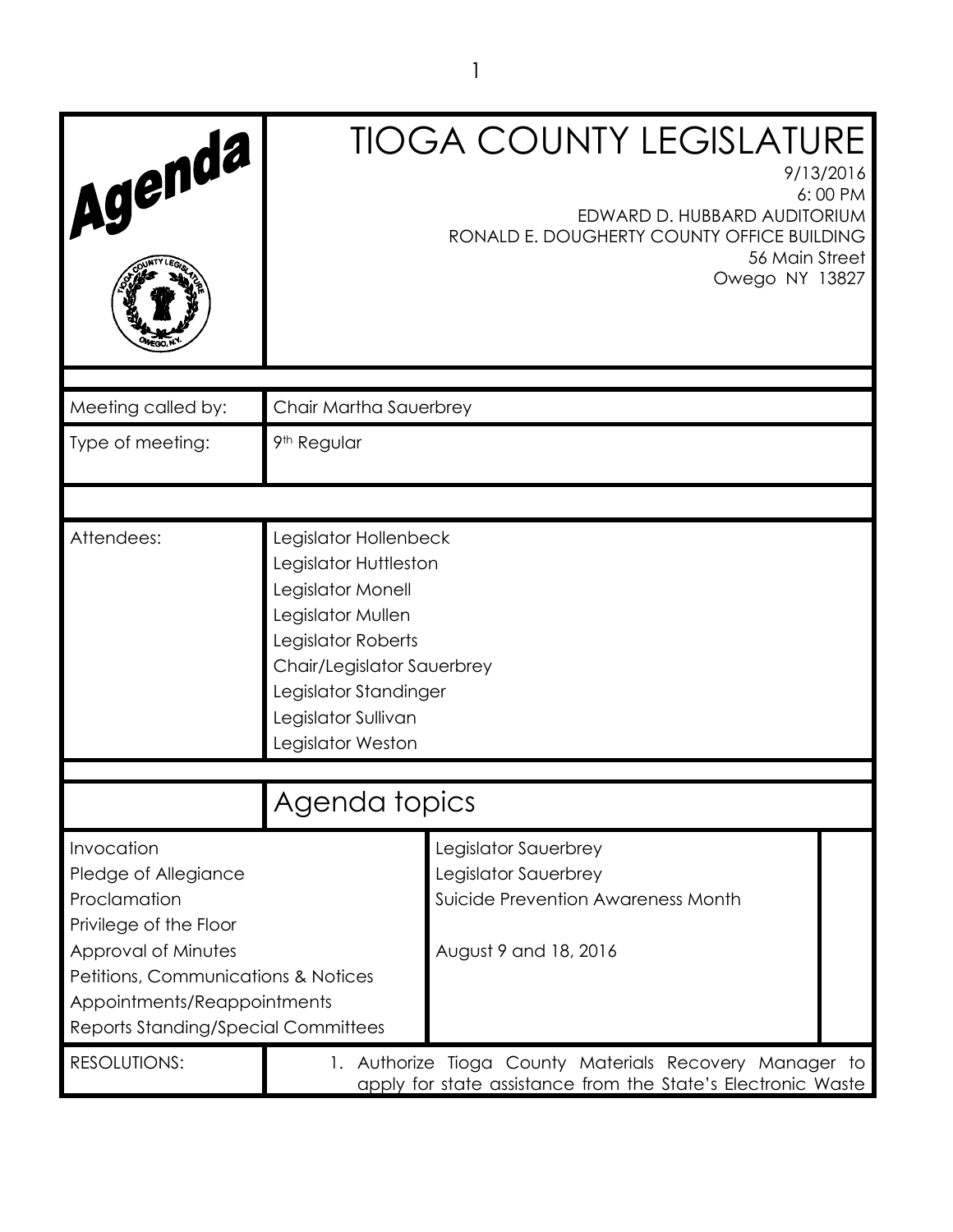| Grant Assistance Program                                                                                                                  |
|-------------------------------------------------------------------------------------------------------------------------------------------|
| 2. Authorize Tioga County Materials Recovery Manager to<br>apply for Bridge NY Grants for Bridge & Culvert Projects                       |
| 3. Authorize acceptance of the NYS 2015-2016 PSAP Operations<br>Grant                                                                     |
| 4. Award 2016 Emergency Management Planning<br>Grant<br><b>Emergency Management</b>                                                       |
| 5. Allow the County Fire Coordinator to apply for grant funding<br>under the 2016 NYS Homeland Security Technical Rescue<br>Grant Program |
| 6. Approve 2017 Stop DWI Plan                                                                                                             |
| 7. Transfer of Funds Assigned Counsel                                                                                                     |
| 8. Appropriation of Funds Social Services                                                                                                 |
| 9. Authorize Sale of Anna M. Marini Property located in the<br>Town of Owego, to Edward Goodrich and Kathy Goodrich<br>and/or assigns     |
| 10. Urging Governor Cuomo to sign into law Public Defense<br>Mandate Relief Act (S.8114/A.10706)                                          |
| 11. Authorization to Renew Contract with Lexis Nexis for<br>Subscription to Lexis Advance                                                 |
| 12. Establish Equalization Rates                                                                                                          |
| 13. Amending Policy 56 Policy, Procedure and Regulations for<br>Internships                                                               |
| 14. Authorize Contract with the Hartford to Administer Medicare<br>Eligible Retiree Health Insurance                                      |
| 15. Amend Reso #107-16; Extend Temporary Position (Treasurer's<br>Office)                                                                 |
| 16. Backfill Part Time Assistant Fire Coordinator Bureau of Fire                                                                          |
| 17. Authorize Appointment of Accountant Treasurer's Office                                                                                |
| 18. Appoint Part-Time Fire Coordinator Bureau of Fire                                                                                     |
| 19. Create and Fill Temporary Part-Time Position (Bureau of Fire)                                                                         |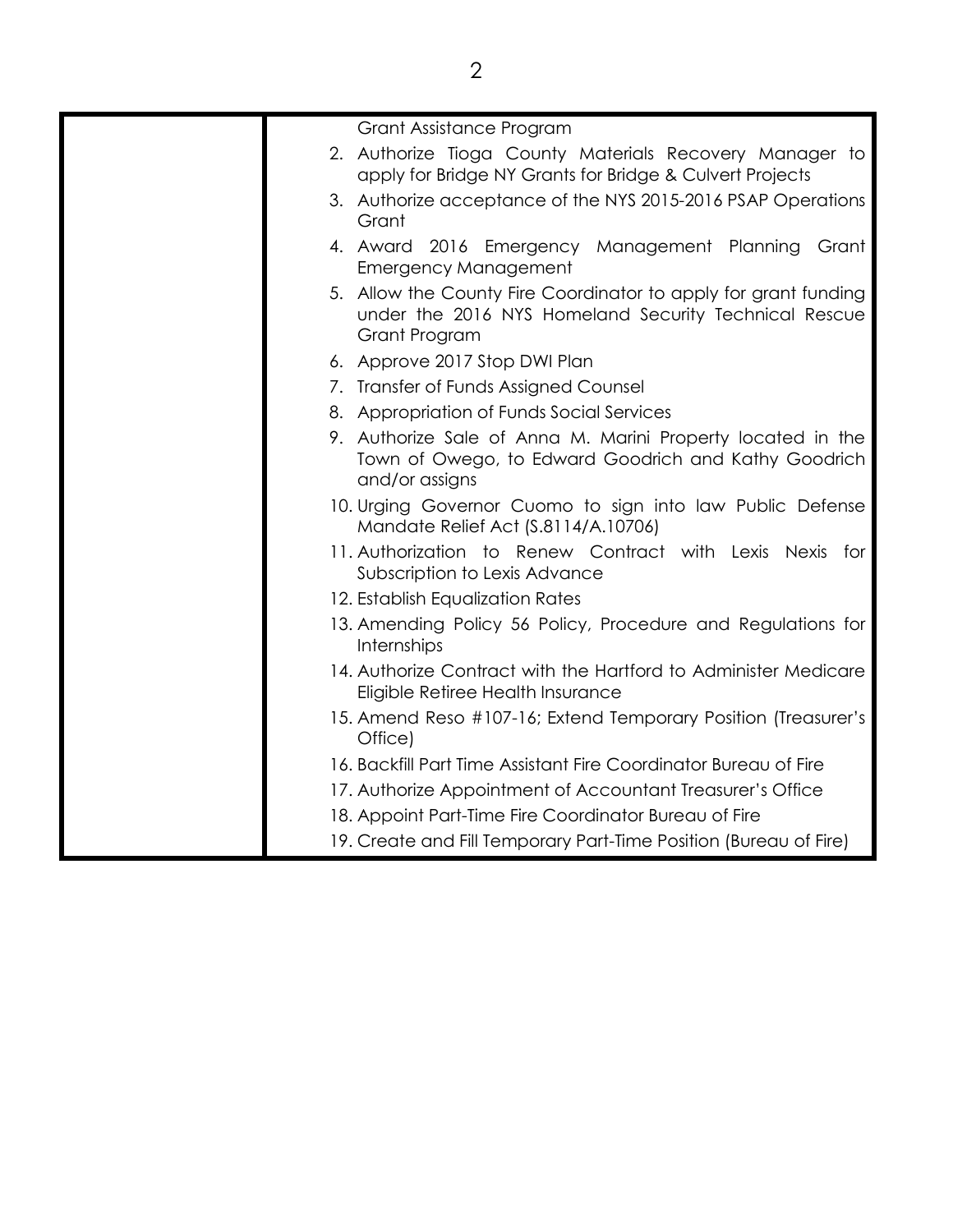#### County of Tioga EXECUTIVE PROCLAMATION

WHEREAS: Suicide is one of the most disruptive and tragic events a family and a community can experience, with more than 40,000 lives lost each year in the US and an estimated 8-25 attempted suicides for each suicide death; and

WHEREAS: Suicide is the 10th-leading cause of all deaths and the third-leading cause of death among people from the age of 15 to 24; and

WHEREAS: There have been over 25 suicides in our community in the past three years and numbers continue to rise, among people of all ages and backgrounds; and

WHEREAS: Public awareness of this terrifying problem is the key to preventing further suffering and loss of life; the risk for human self-destruction can be reduced through awareness, education and treatment; and the highest risk for suicide is among the survivors of those who died by suicide or those who have attempted suicide; and

WHEREAS: Suicide prevention has been declared a national priority by the President and Congress; and New York State declares suicide prevention as a state priority and has been identified as a top priority in improving the health of our community in Tioga County; and

WHEREAS: Tioga County Public Health and Mental Hygiene departments serve as leaders in the effort to prevent suicide, through facilitation of the Community Health Improvement Plan and the Tioga County Suicide Coalition; and

WHEREAS: The Tioga County Suicide Coalition is a collaboration of organizations working to eliminate the stigma of suicide, educate the community about the warning signs of suicide, and ultimately reduce the rate of suicide in our community; and

WHEREAS: Tioga County Mental Hygiene is committed to excellence in suicide prevention, intervention, and postintervention; now therefore

THE TIOGA COUNTY LEGISLATURE, County of Tioga, does hereby proclaim the month of September 2016 as

SUICIDE PREVENTION AWARENESS MONTH

and urges all residents to take steps to educate themselves, their families, and the community about the importance of recognizing warning signs of suicide.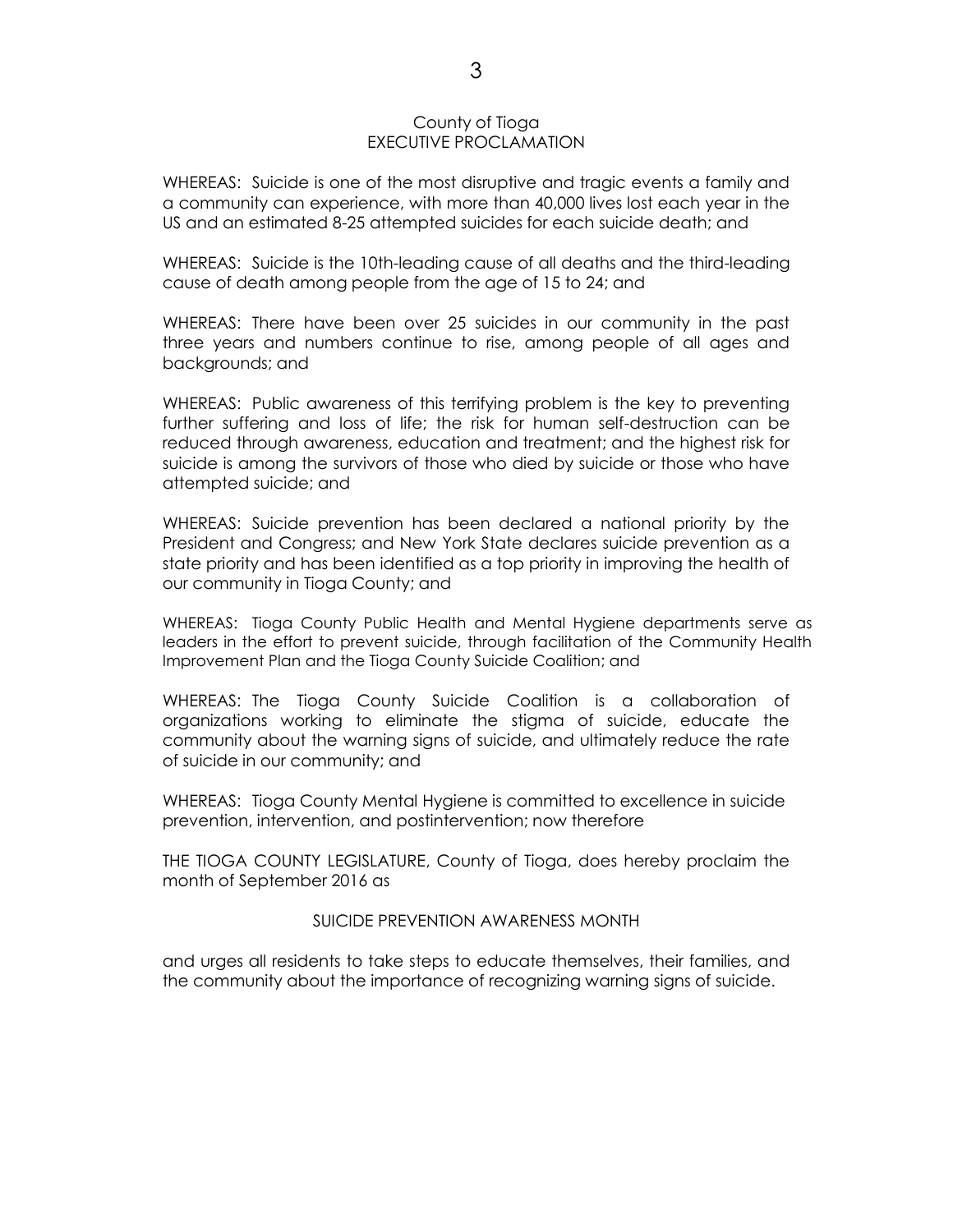# REFERRED TO: PUBLIC WORKS COMMITTEE

## RESOLUTION NO. -16 AUTHORIZE TIOGA COUNTY MATERIALS RECOVERY MANAGER TO APPLY FOR STATE ASSISTANCE FROM THE STATE'S ELECTRONIC WASTE GRANT ASSISTANCE PROGRAM

WHEREAS: The State of New York announced financial aid through their Electronic Waste Assistance Grants to assist counties and local governments with electronic waste recycling expenses; and

WHEREAS: Tioga County Department of Solid Waste (SW) has had unexpected costs associated with recycling of electronic waste; and

WHEREAS: Through this grant Solid Waste would be reimbursed 50% of their eligible costs of electronic waste recycling; therefore be it

RESOLVED: That the Tioga County Legislature authorizes the Materials Recovery Manager to apply and administer said grant.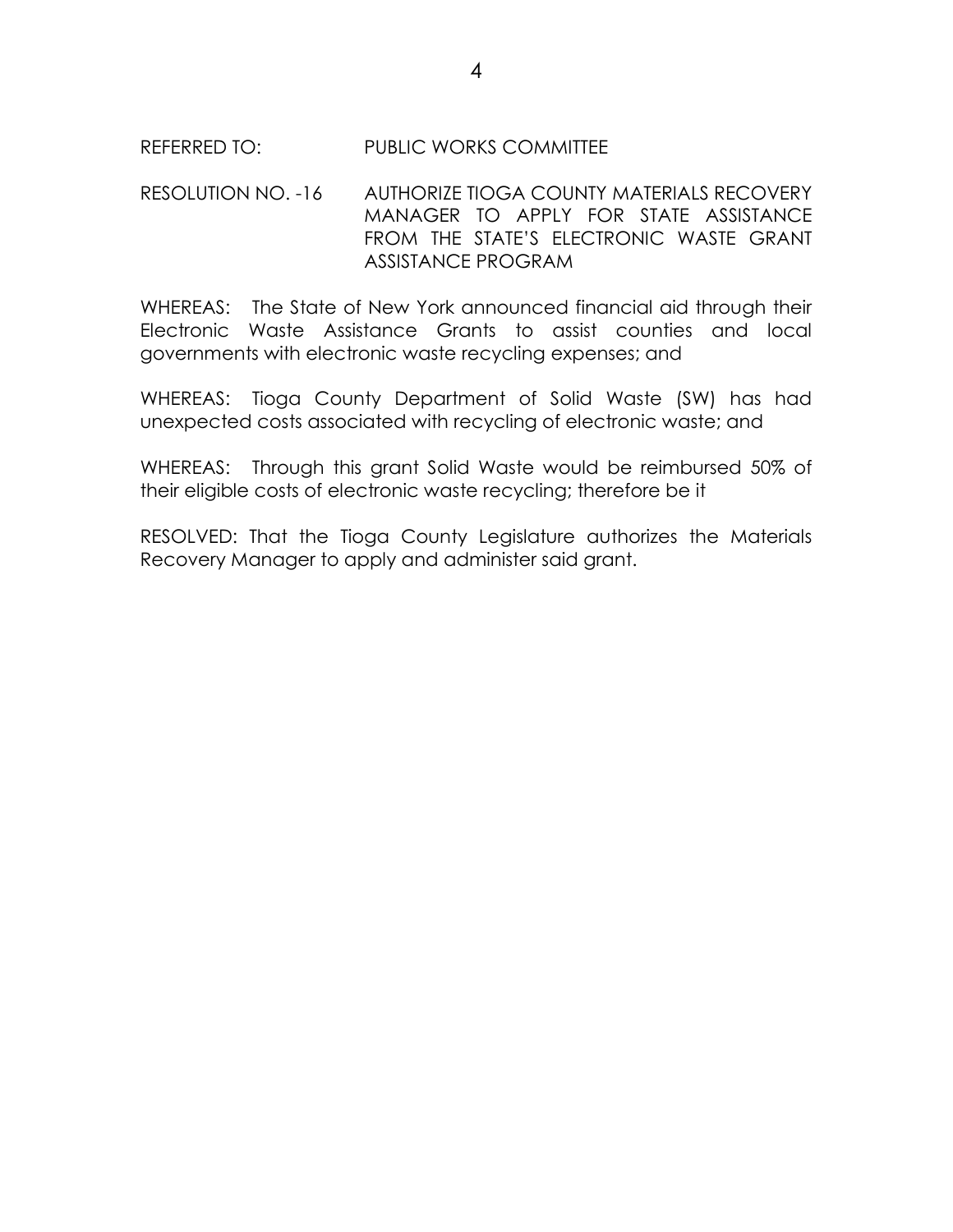RESOLUTION NO. -16 AUTHORIZE TIOGA COUNTY MATERIALS RECOVERY MANAGER TO APPLY FOR BRIDGE NY GRANTS FOR BRIDGE & CULVERT PROJECTS

WHEREAS: New York State Department of Transportation (NYSDOT) has announced the availability of grant funds through the Bridge NY Program; and

WHEREAS: This is the first year of funding in a five year program; and

WHEREAS: Tioga County Department of Public Works (DPW) would like to replace two bridges and five culverts on County roads; and

WHEREAS: Through this grant DPW could replace these structures (culverts and bridges) to support Tioga County's infrastructure; and

WHEREAS: This grant can fund up to 95% for bridges and 100% for culverts of the total project cost, not to exceed \$5 million and \$1 million, respectively ; therefore be it

RESOLVED: That the Tioga County Legislature authorizes the Materials Recovery Manager to apply and administer said grant.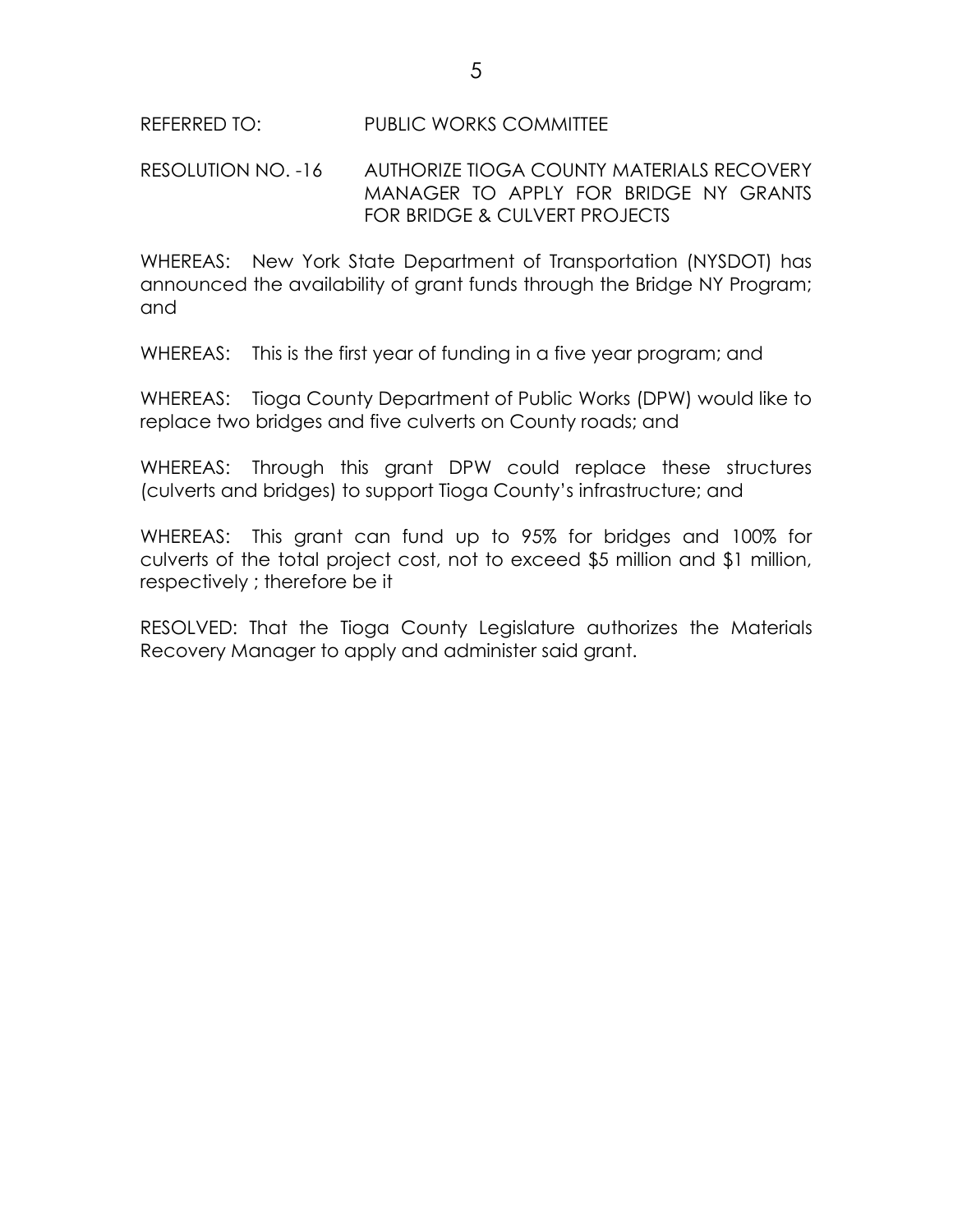| REFERRED TO:       | <b>PUBLIC SAFETY COMMITTEE</b><br><b>FINANCE COMMITTEE</b>                   |
|--------------------|------------------------------------------------------------------------------|
| RESOLUTION NO. -16 | AUTHORIZE ACCEPTANCE OF<br>THE NYS 2015-2016 PSAP<br><b>OPERATIONS GRANT</b> |

WHEREAS: The Sheriff applied and was awarded a NYS Office of Interoperable and Emergency Communications PSAP Operations grant in the amount of \$160,339; and

WHEREAS: This funding will reimburse the E911 budget for Dispatcher personnel service costs incurred in 2016; therefore be it

RESOLVED: That the Tioga County Legislature authorizes the acceptance of this award; and be it further

RESOLVED: That the 2016 budget be modified to reflect this state aid and that this funding be receipted with the following revenue account.

Revenue Account: A3020 433310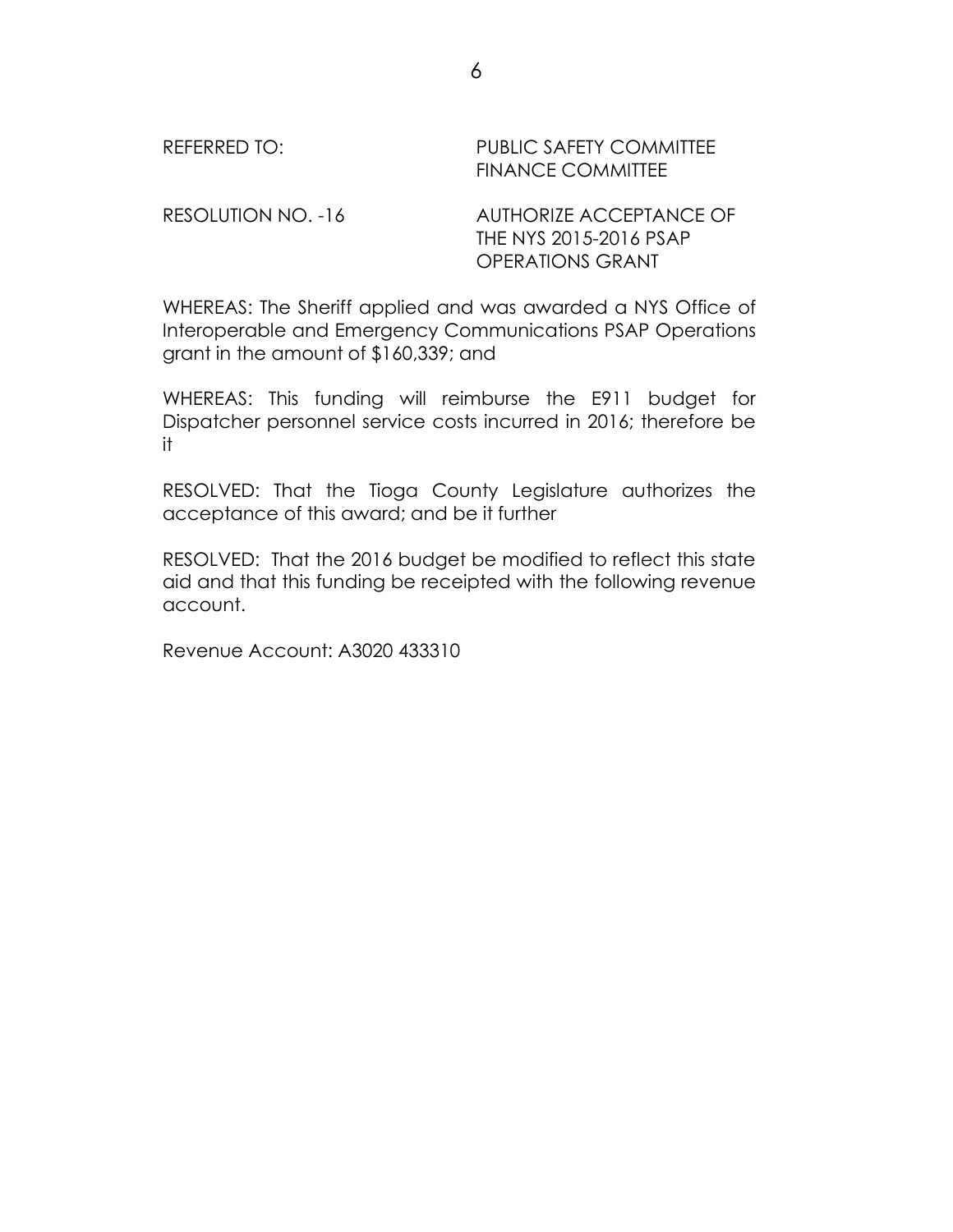REFERRED TO: PUBLIC SAFETY COMMITTEE FINANCE COMMITTEE

RESOLUTION NO. -16 AWARD 2016 EMERGENCY MANAGEMENT PLANNING GRANT EMERGENCY MANAGEMENT

WHEREAS: The Tioga County Office of Emergency Management has been awarded a grant of \$24,151 by the New York State Office of Homeland Security and Emergency Services; and

WHEREAS: The grant will be used to offset 50% of budgeted operational costs; therefore be it

RESOLVED: That the Emergency Management Office be allowed to accept the awarded 2016 Emergency Management Planning Grant in the amount of \$24,151.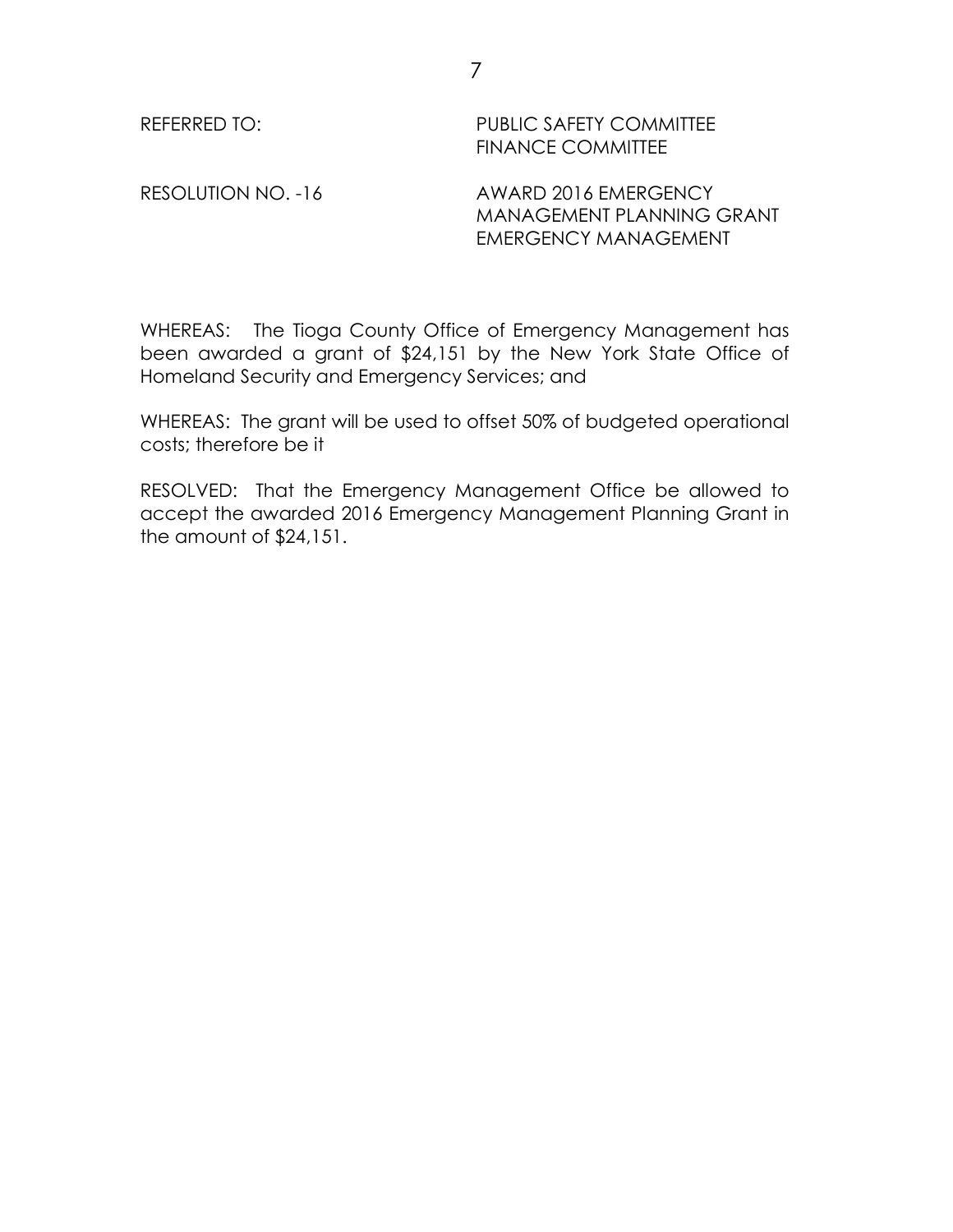| REFERRED TO: | PUBLIC SAFETY COMMITTEE |  |
|--------------|-------------------------|--|
|              |                         |  |

RESOLUTION NO. -16 ALLOW THE COUNTY FIRE COORDINATOR TO APPLY FOR GRANT FUNDING UNDER THE 2016 NYS HOMELAND SECURITY TECHNICAL RESCUE GRANT PROGRAM

WHEREAS: The New York State Office of Homeland Security is offering a 2016 Technical Rescue Grant Program; and

WHEREAS: The expense of necessary equipment to be used by the Tioga County Search and Rescue – Technical Rescue Team during times of a specialized rescue incident is beyond the means of the yearly Bureau of Fire operating budget; therefore be it

RESOLVED: That the Tioga County Fire Coordinator be able to apply for and accept, after approval of the County Attorney, Technical Rescue Grant funding as the primary applicant under the currently available New York State Office of Homeland Security 2016 Technical Rescue Grant Program. This grant is to provide needed equipment for the Tioga County Search and Rescue-Technical Rescue Team.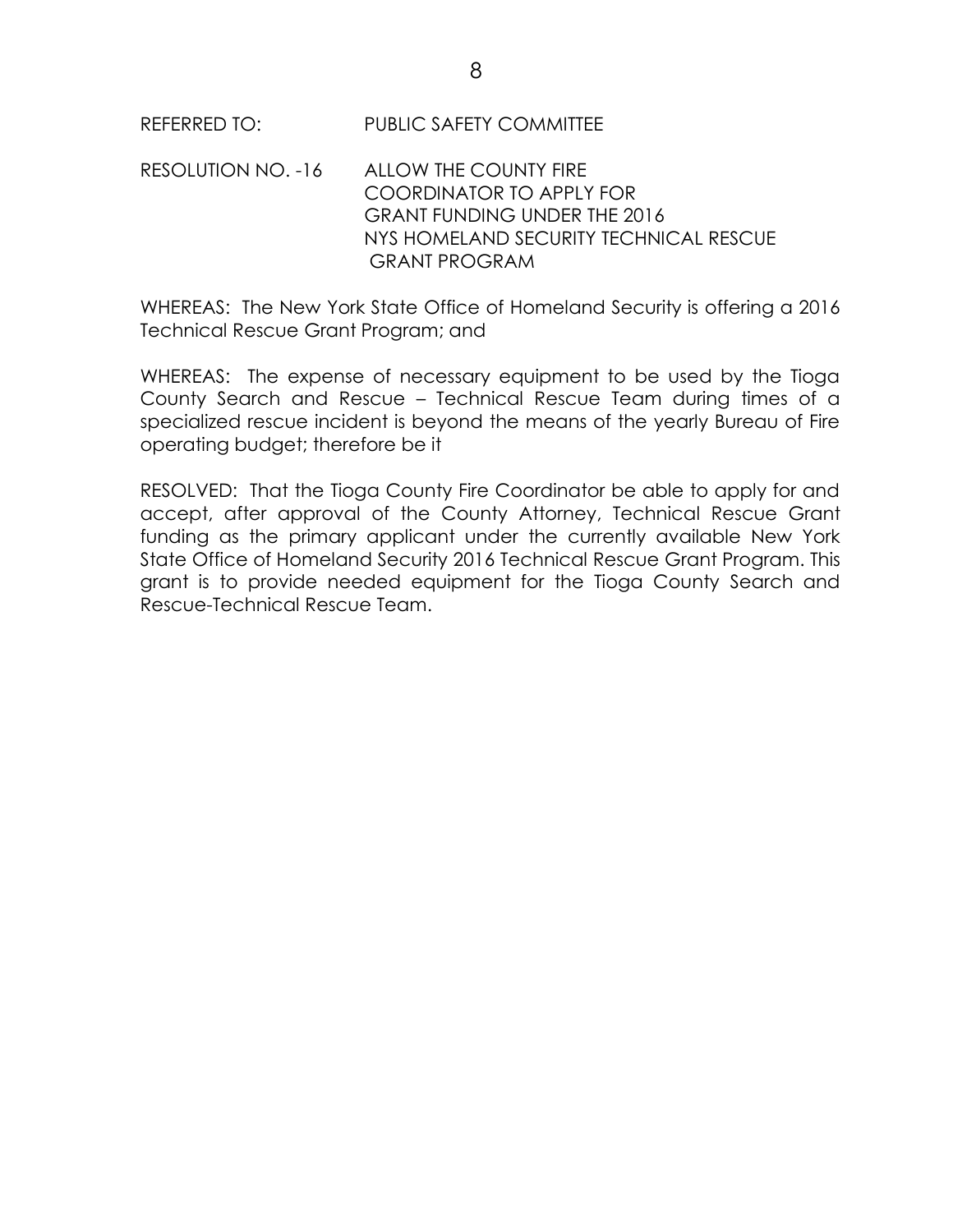RESOLUTION NO. I-16 APPROVE 2017 STOPDWI PLAN

WHEREAS: The New York State Governor's Traffic Safety Committee (GTSC) requires Counties to submit an annual STOP DWI Plan by October 1st, for the use of monies collected under the STOP DWI Program; and

WHEREAS: The STOP DWI Coordinator has submitted a 2017 STOP DWI Plan to the Tioga County Legislature for approval; be it therefore

RESOLVED: That the Tioga County Legislature hereby approves the 2017 STOP DWI Plan including the following budgeted appropriations:

| Enforcement                | \$28,000 |
|----------------------------|----------|
| <b>Prosecution Related</b> | \$14,000 |
| Probation                  | \$18,427 |
| Rehabilitation             | \$13,000 |
| PI&E                       | \$11,000 |
| Administration             | \$5,450  |
|                            | \$89,877 |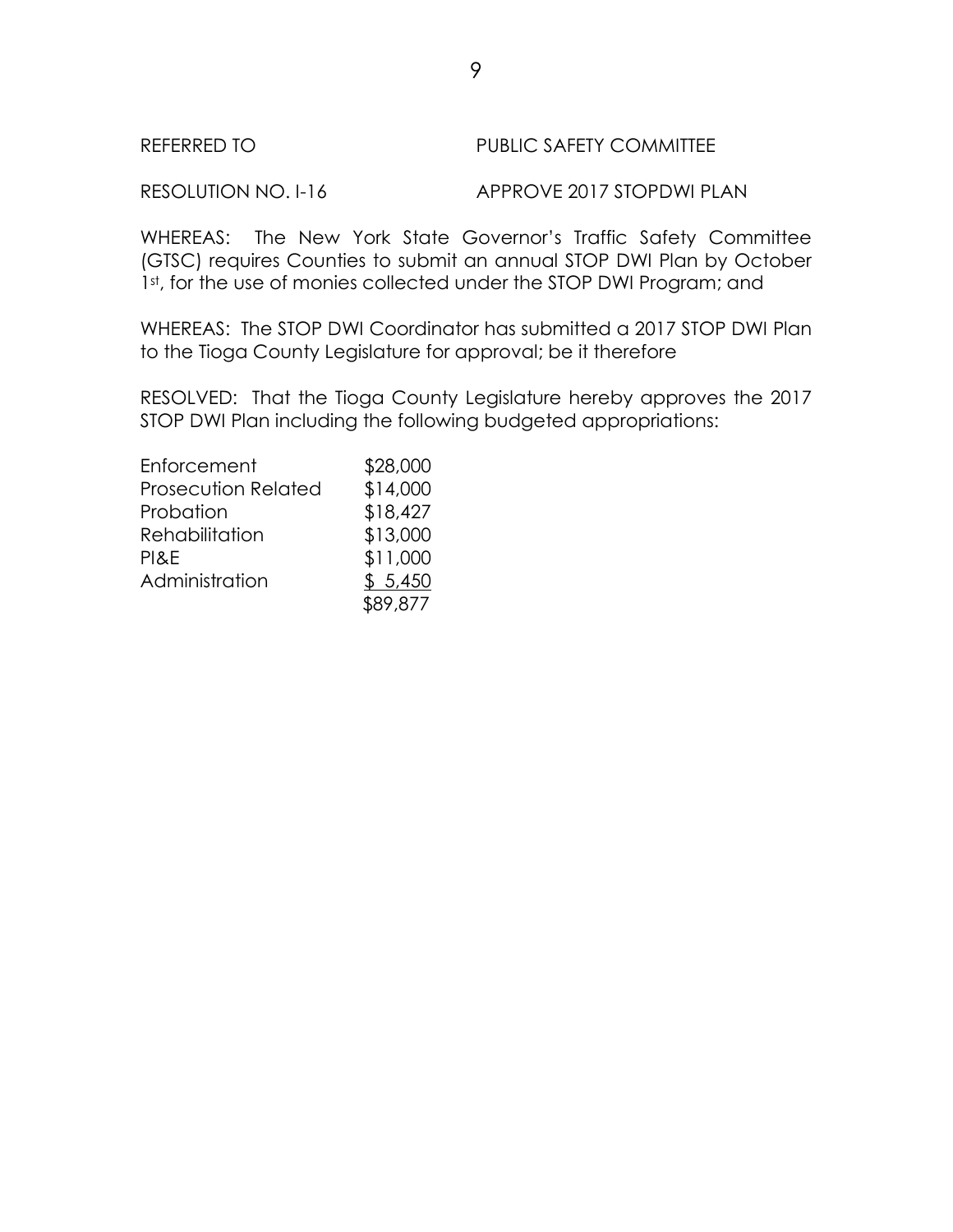### REFERRED TO: LEGISLATIVE WORKSESSION

RESOLUTION NO. -16 TRANSFER OF FUNDS

ASSIGNED COUNSEL

WHEREAS: The Assigned Counsel budget has had a high number of cases for 2016 and the Assigned Counsel account will not have sufficient funds for the remainder of 2016; and

WHEREAS: Funds will need to be transferred from the Contingency Account to the Assigned Counsel Account to accommodate the increase in cases for 2016; therefore be it

RESOLVED: That the Tioga County Legislature authorizes a transfer as follows:

| From: A1990 540715 Contingency Account | \$30,000 |
|----------------------------------------|----------|
|----------------------------------------|----------|

To: A1172 540030 Assigned Counsel \$30,000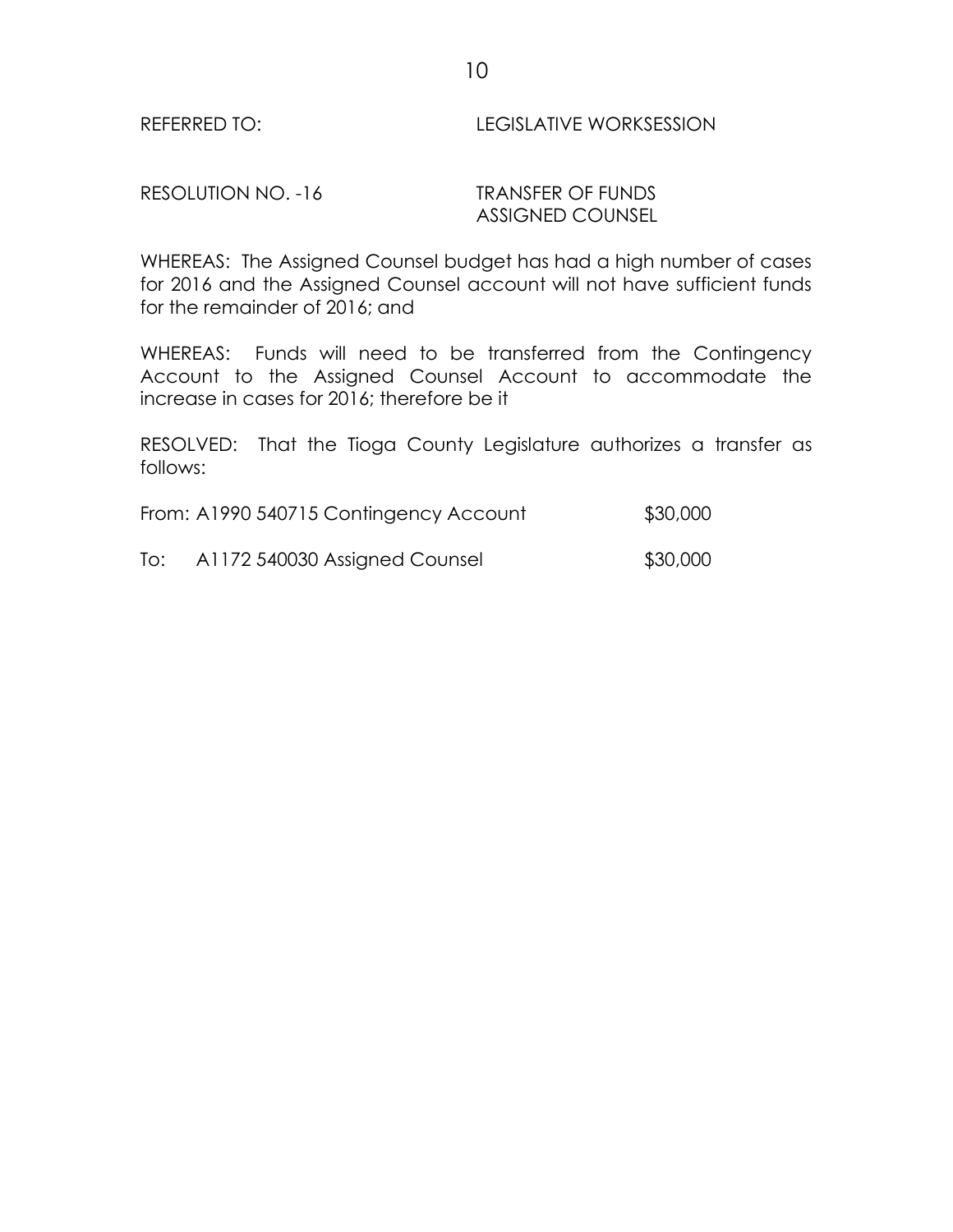# REFERRED TO: HEALTH & HUMAN SERVICES COMMITTEE FINANCE COMMITTEE

| RESOLUTION NO. -16 | <b>APPROPRIATION OF FUNDS</b> |
|--------------------|-------------------------------|
|                    | SOCIAL SERVICES               |

WHEREAS: Additional funding has been awarded to Tioga County Department of Social Services from the Office of Children and Family Services for Non-Residential Domestic Violence Services; and

WHEREAS: A New Hope Center is the approved Non-Residential Domestic Violence Program in Tioga County; and

WHEREAS: Appropriation of Funds requires Legislative approval; therefore be it

RESOLVED: That funding be appropriated as follows:

| From: A6010.446100 Federal Aid: Administration |                                                                                    | \$24,999 |
|------------------------------------------------|------------------------------------------------------------------------------------|----------|
|                                                | $\lambda$ /010 $\Gamma$ /01 /0 $\Omega$ . It is in the $\Omega$ . It is in the set | 0.000    |

To: A6010.540140 Contracting Services \$24,999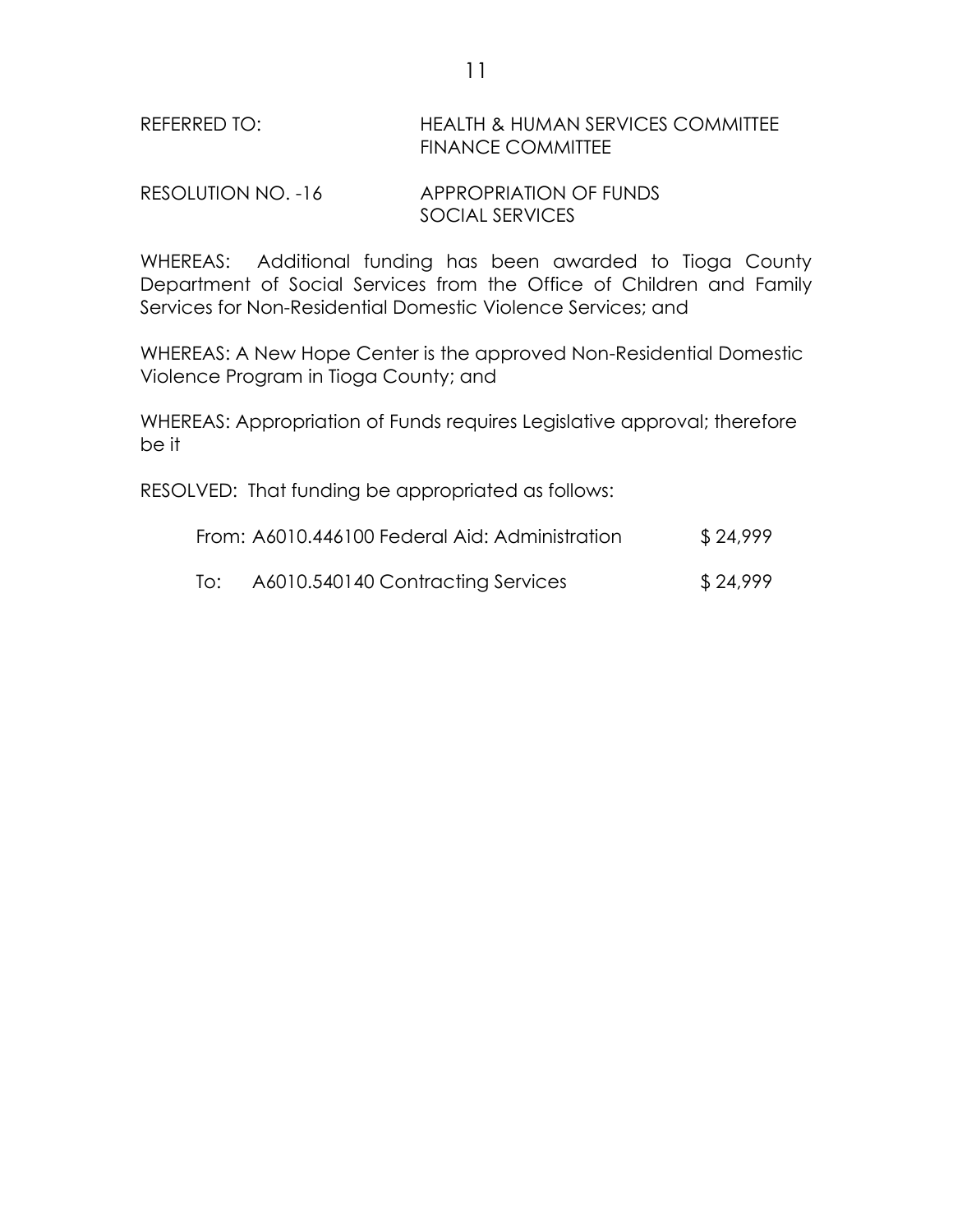RESOLUTION NO. -16 AUTHORIZE SALE OF ANNA M. MARINI PROPERTY LOCATED IN THE TOWN OF OWEGO, TO EDWARD GOODRICH & KATHY GOODRICH AND/OR ASSIGNS

WHEREAS: Property located in the Town of Owego assessed to Anna M. Marini, identified as Tax Map number 85.00-1-54, parcel number 2639, owes 2010, 2014, 2015 & 2016 taxes and is past the last date of redemption; and

WHEREAS: James L. Wright & Ashley Wright were the closing bidder with \$5,100 deposit paid at the Foreclosure Auction held on August 4, 2016 and have defaulted by Cancelling their Check for the Deposit and not appearing at closing; and the second bidder passed on buying said property; and

WHEREAS: The Treasurer has held a Public Auction on August 31, 2016 and the winning bidder is Edward Goodrich & Kathy Goodrich hereby making an offer to purchase said property for \$20,500, "as is", thereby placing the property back on the tax rolls; be it therefore

RESOLVED: That the County rescinds its previous resolution to sell said property to James L. Wright & Ashley Wright, the closing bidder with \$5,100, paid at the Foreclosure Auction held on August 4, 2016, by cancelling their check for the deposit and passing on closing; and be it further

RESOLVED: That the Chair of the Tioga County Legislature be and hereby is authorized to sign and record on receipt of \$20,500 and recording costs, a Quit Claim Deed conveying the property assessed to Anna M. Marini, located in the Town of Owego identified on the Town of Owego Tax Map as number 85.00-1-54, parcel number 2639, to Edward Goodrich & Kathy Goodrich and/or assigns.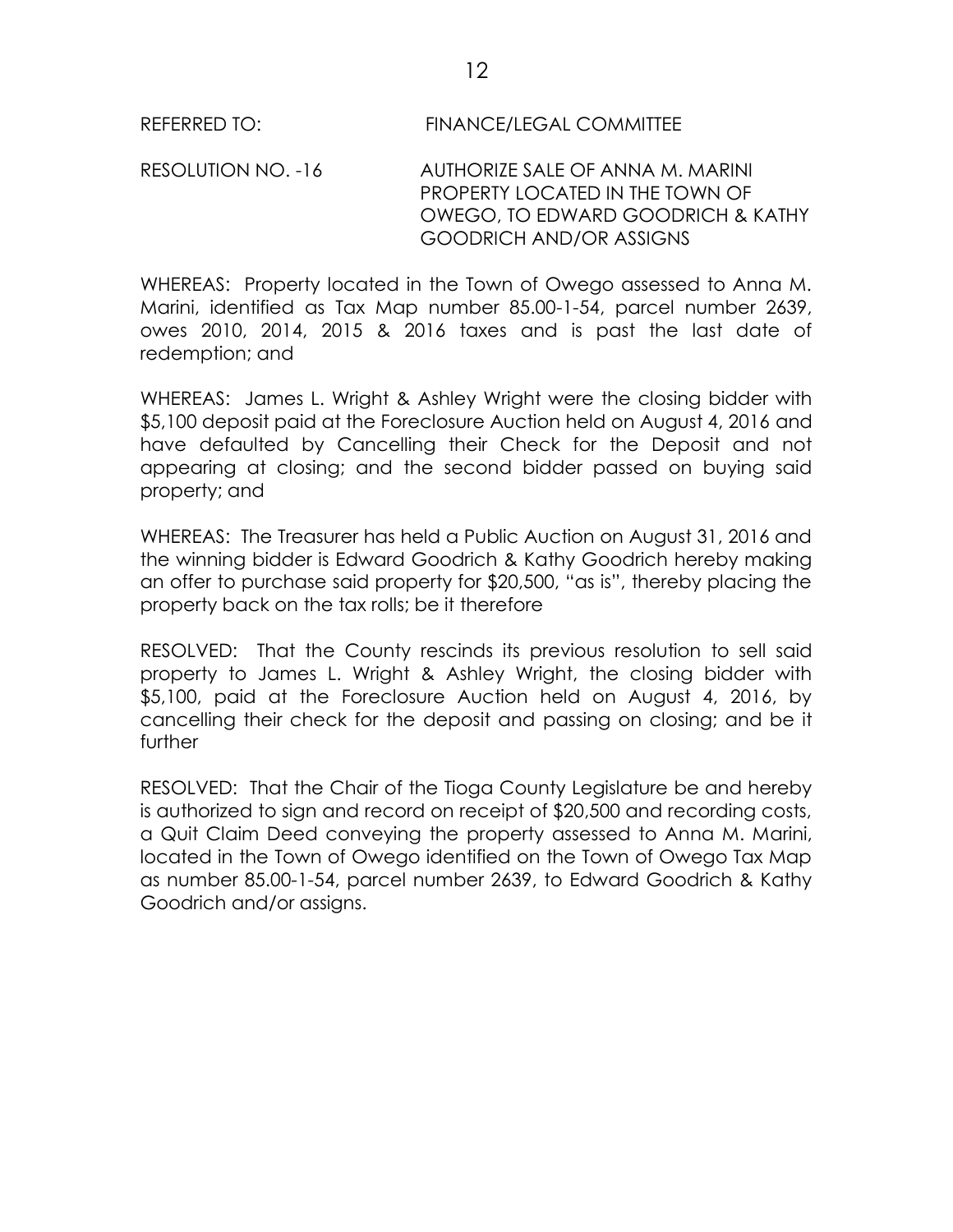## REFERRED TO: LEGISLATIVE WORKSESSION

RESOLUTION NO. –16 URGING GOVERNOR CUOMO TO SIGN INTO LAW PUBLIC DEFENSE MANDATE RELIEF ACT (S.8114/ A.10706)

WHEREAS: It is a fundamental right of all persons in the United States to be represented by counsel in all criminal prosecutions; and in the case of *Gideon vs. Wainwrigh*t, 372 U.S. 335, the United States Supreme Court ruled that persons who were unable to afford counsel had a constitutional right to be defended by an appointed attorney paid by the State; and

WHEREAS: The New York State Senate and Assembly have passed historic legislation entitled Public Defense Mandate Relief Act (S.8114/A.10706) which will require New York State to reimburse counties for expenditures made fulfilling the state's obligation to provide representation for those financially unable to afford counsel commencing in 2017 and incrementally reaching 100% in 2023 and thereafter; and

WHEREAS: The Public Defense Mandate Relief Act (S.8114/A.10706) will give the Indigent Legal Service Office the authority "to adopt, promulgate, amend or rescind rules and regulations to carry out the provisions of [Executive Law 832]; and

WHEREAS: The Public Defense Mandate Relief Act (S.8114/A.10706) also requires that the various counties and New York City receive an amount equal to the amount paid from the Indigent Legal Services Fund to the counties and NYC in March 2010; and

WHEREAS: New York State has previously entered into an agreement to settle the *Hurrell-Harring vs. State of New York* class action lawsuit and has begun to expend substantial amounts of State funds to create a more equitable and Constitutional system of representation in only the five settlement counties and creating an unequal system of justice in the remaining counties of the State; and

WHEREAS: By entering into such agreement and funding additional services in only the five settlement counties, the State acknowledges that it is constitutionally required to fund public defense services for mandated representation; and

WHEREAS: Requiring counties subject to a State-imposed tax cap to finance the State's obligation to provide public defense services imposes a significant, uncontrollable financial burden on counties dependent on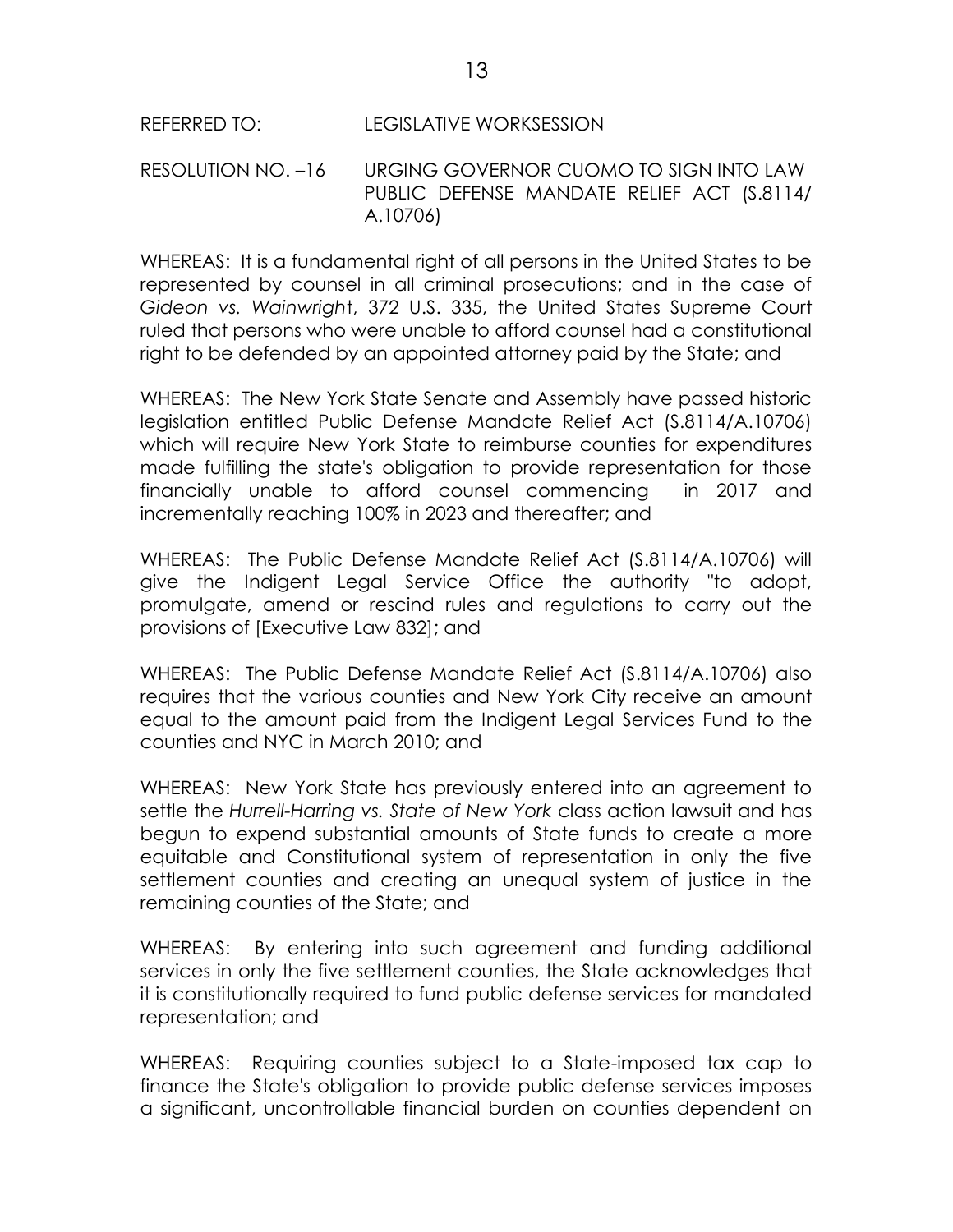real property taxes to fund needed services; both problems would be remedied under the Public Defense Mandate Relief Act (S.8114/A.10706) as passed by the New York State Senate and Assembly; now therefore be it

RESOLVED: That the Tioga County Legislature hereby strongly urges Governor Cuomo to sign the Public Defense Mandate Relief Act (S.8114/A.10706} when it is delivered to him, fulfilling the State's obligation under *Gideon vs. Wainwright*, 372 U.S. 335, relieving the taxpayers of Tioga County and the other counties of the State and New York City to fund this State mandate; and be it further

RESOLVED: That a copy of this resolution be sent to Governor Andrew Cuomo, Senate Majority Leader Flanagan, Assembly Speaker Heastie, Assemblyman Chris Friend, Senator Fred Akshar, the New York State Office of Indigent Legal Services (ILS), the New York State Defenders Association (NYSDA), the Chief Defenders Association of New York (CDANY), and the New York State Association of Counties (NYSAC).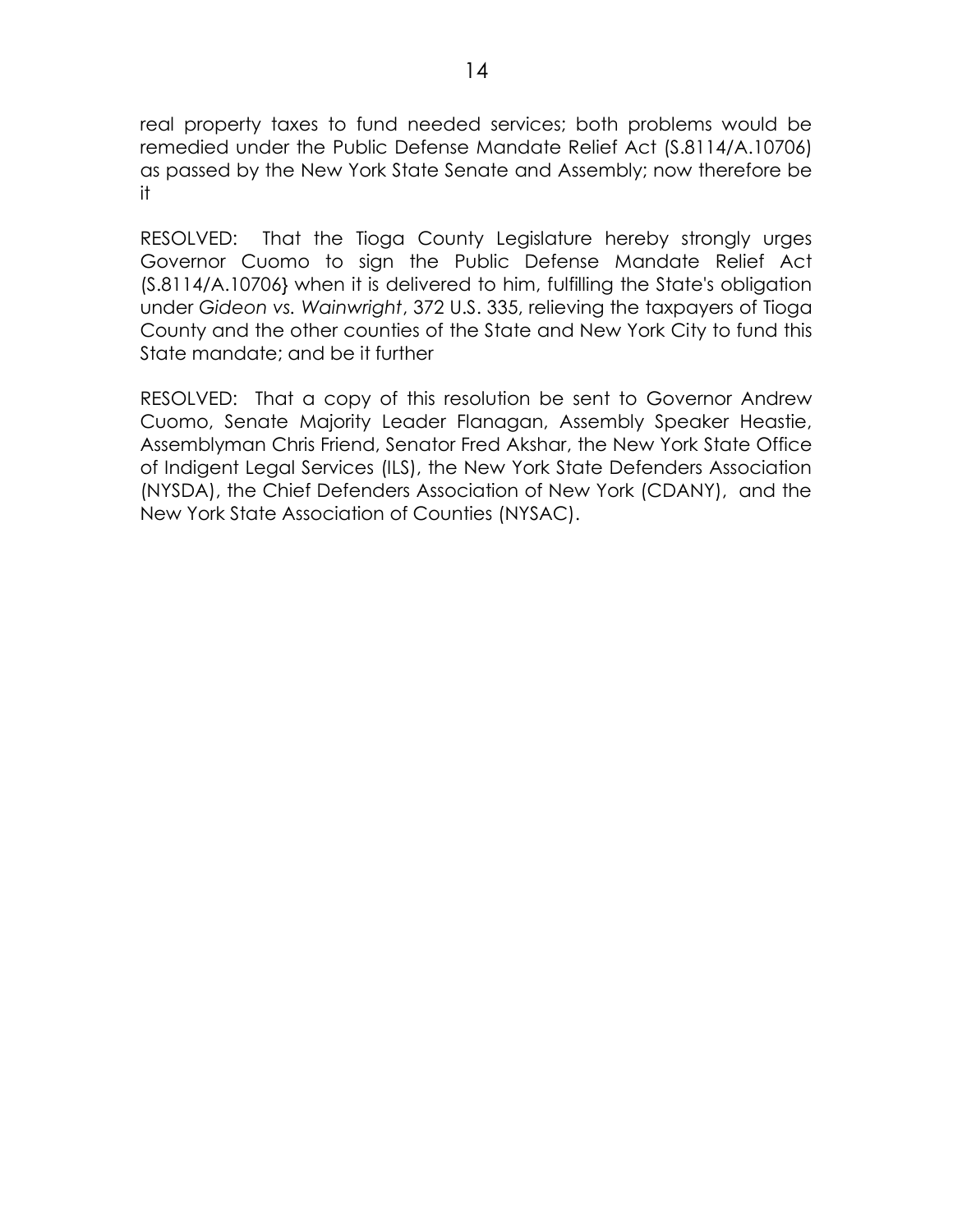#### REFERRED TO: FINANCE/LEGAL

#### RESOLUTION NO. -16 AUTHORIZATION TO RENEW CONTRACT WITH LEXIS NEXIS FOR SUBSCRIPTION TO LEXIS ADVANCE

WHEREAS: The County is desirous of renewing the County wide subscription to Lexis Advance for a three year period at a monthly cost not to exceed \$1092.80; now therefore be it

RESOLVED: That the Chair of the Legislature is authorized to execute a three year contract for a subscription to Lexis Advance at a cost not to exceed \$1092.80 per month.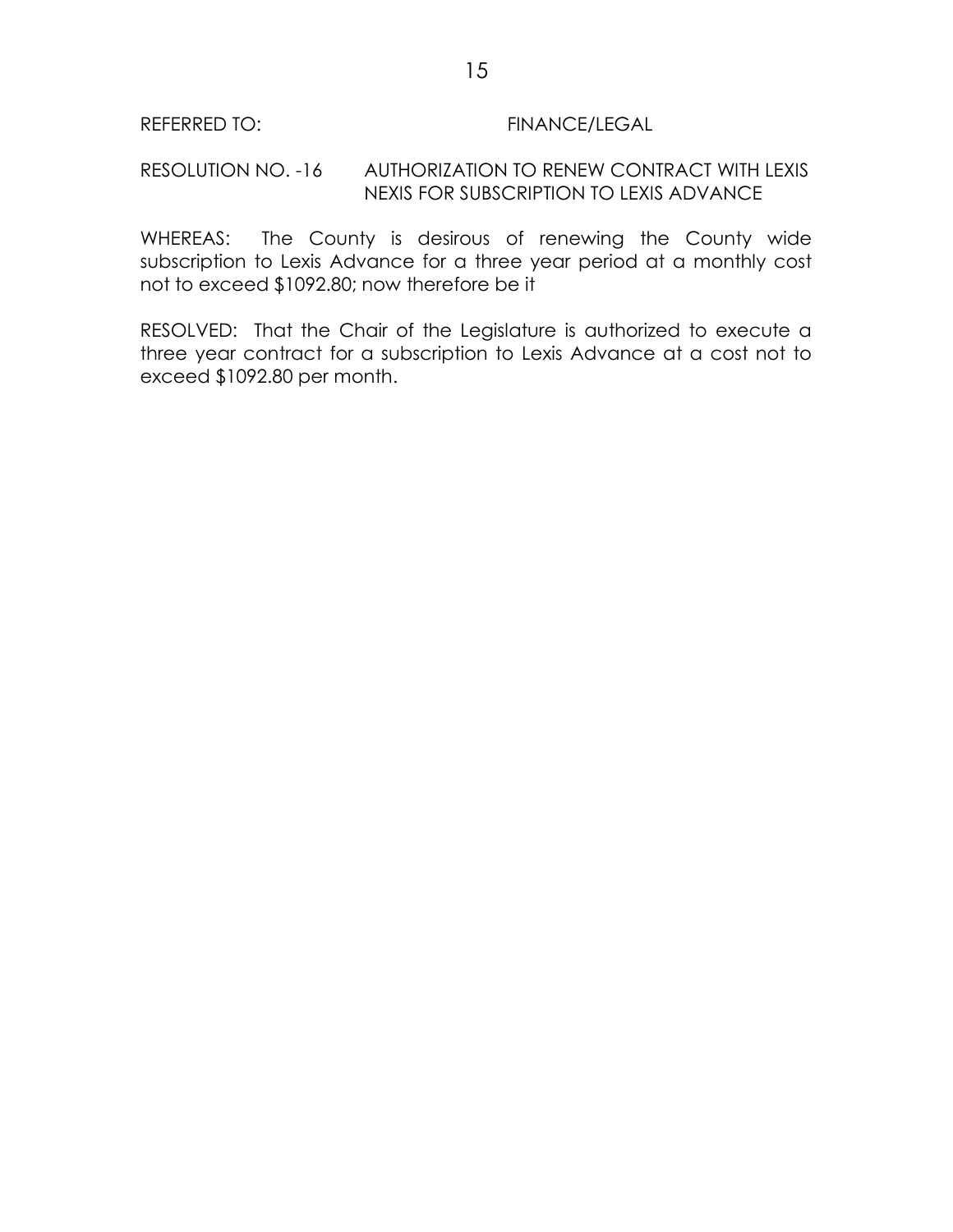#### REFERRED TO: ADMINISTRATIVE SERVICES COMMITTEE

RESOLUTION NO. -16 ESTABLISH EQUALIZATION RATES

RESOLVED: That under the provisions of Section 804 of the Real Property Tax Law, equalization rates for the purpose of apportioning 2017 County taxes among the several Towns are hereby established as follows:

| Town of Barton               | 85.00  |
|------------------------------|--------|
| Town of Berkshire            | 100.00 |
| Town of Candor               | 100.00 |
| <b>Town of Newark Valley</b> | 70.00  |
| Town of Nichols              | 23.50  |
| Town of Owego                | 75.90  |
| Town of Richford             | 98.00  |
| Town of Spencer              | 95.00  |
| Town of Tioga                | 7.00   |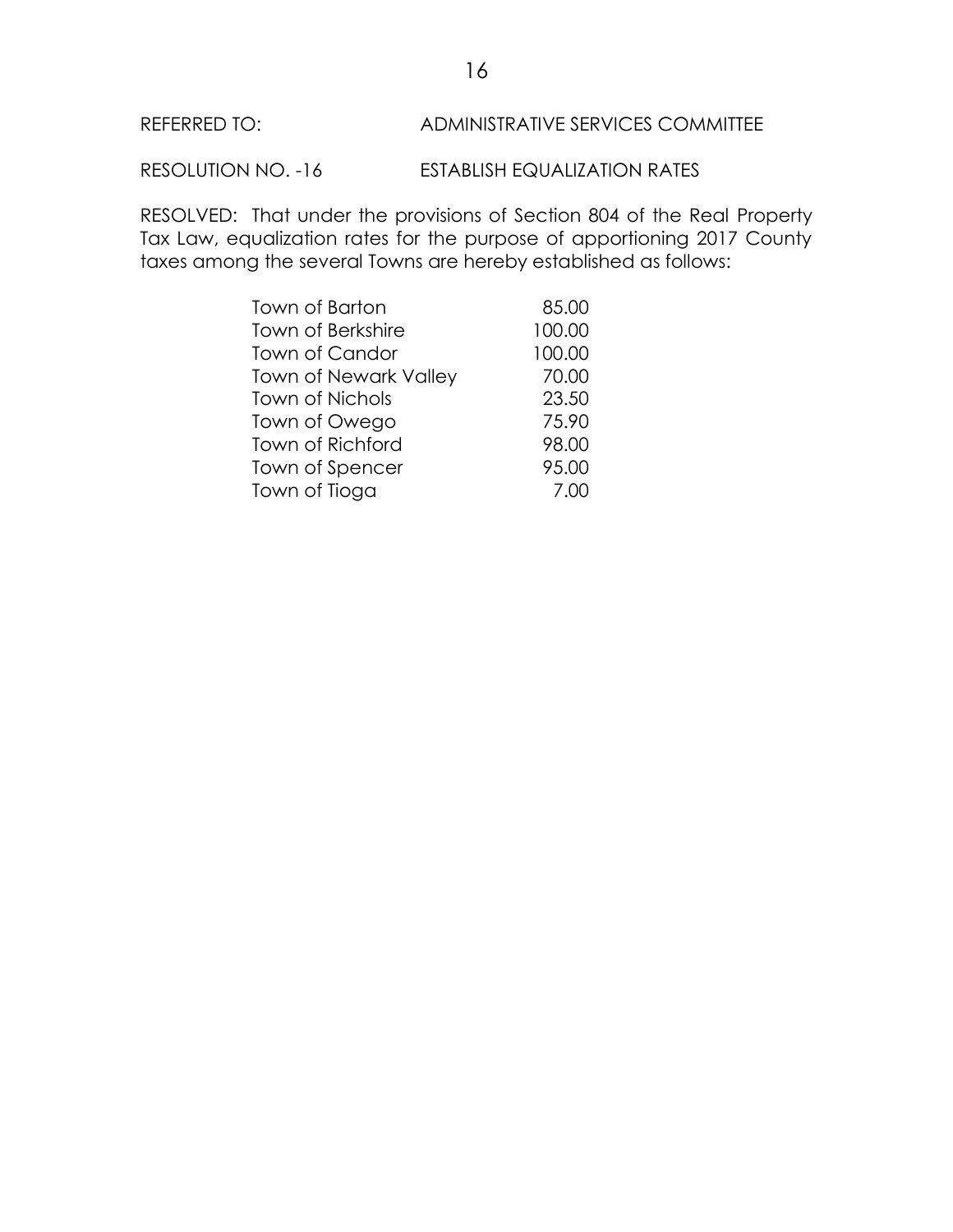REFERRED TO: FINANCE/LEGAL COMMITTEE

RESOLUTION NO. -16 AMENDING POLICY 56 POLICY, PROCEDURE AND REGULATIONS FOR INTERNSHIPS

WHEREAS: The Legislature wishes to amend Policy 56; therefore be it

RESOLVED: That the second paragraph of Section I of Policy 56 is amended to read as follows:

Departments will be considered for participation in internship and career explorations and experience programs, with Legislative Committee approval, if such program is:

a. Unpaid; and

b. Part of an accredited academic or vocational program for which the intern receives academic or vocational credit*. On a case by case basis, the Legislative Committee may waive this requirement*.

And be it further

RESOLVED: That the first paragraph of Section II of Policy 56 is amended to read as follows:

If a Department Head desires to host or participate in an internship or experience program, the following information must be provided to the Legislative Committee by the Department Head as planned for by the Department Head and/or solicited from the intern's academic or vocational program:

- Name of the sponsoring academic or vocational program or school, unless requirement has been waived as stated in Section 1
- Name of the program/class, unless requirement has been waived as stated in Section 1
- Name of the academic/vocational faculty member supervising the intern, unless requirement has been waived as stated in Section 1
- Length of the internship
- Program requirements, such as:
	- o Minimum/maximum hours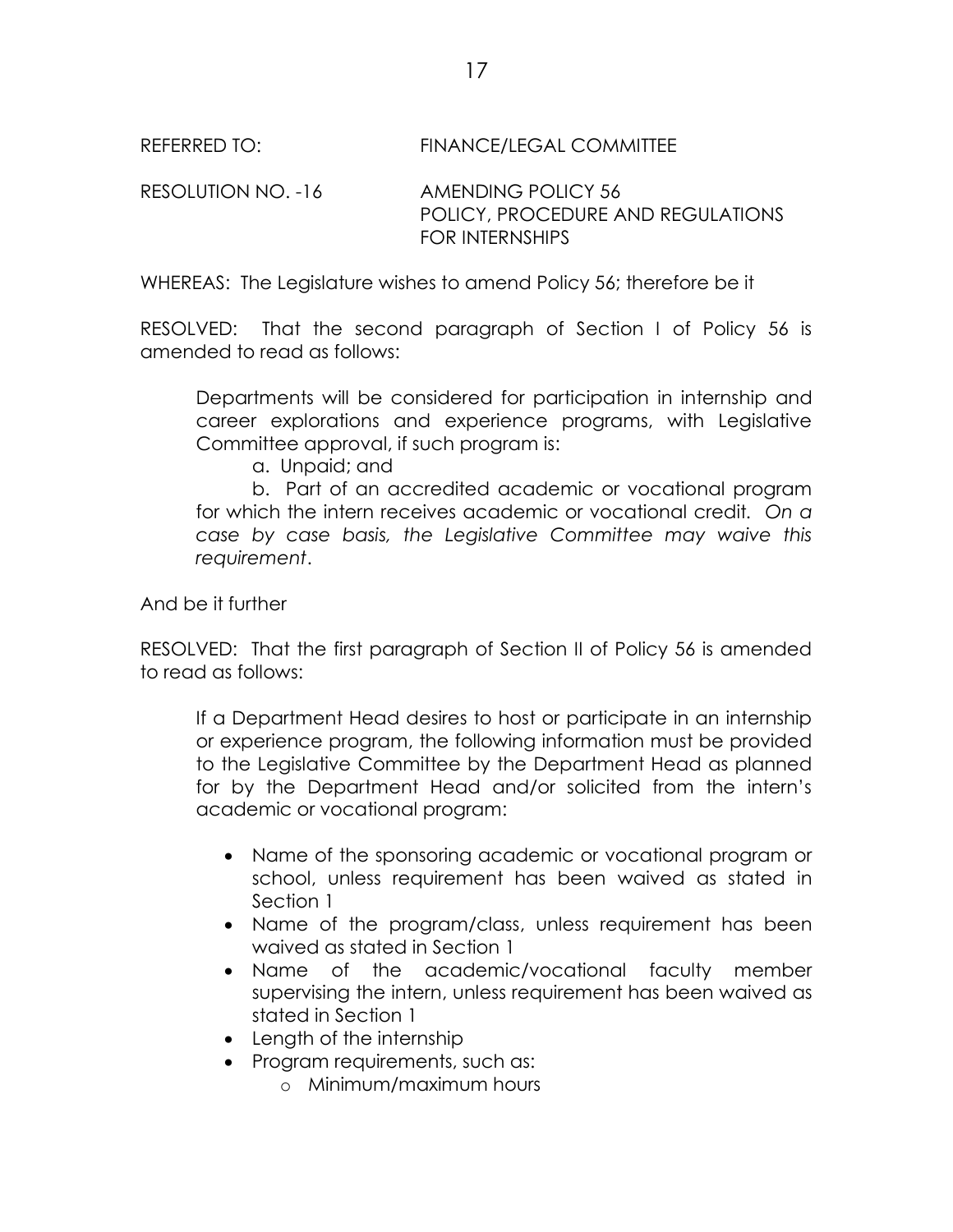- o County oversight needed or time devoted by Department staff
- o Reports required of the department by the sponsoring academic/vocational program, unless requirement has been waived as stated in Section 1
- Expected duties of the intern while at the County
- Plan for supervision of the intern during the program

And be it further

RESOLVED: That the third paragraph of Section II of Policy 56 is amended to read as follows:

If approval is received from the Legislative Committee, the Department Head must submit the Contract/Agreement from the academic/vocational institute, *or if such requirement has been waived, from the intern* to the County Attorney for review and approval prior to commencement of the internship.

And be it further

RESOLVED: That the remainder of Policy 56 shall remain in full force and effect.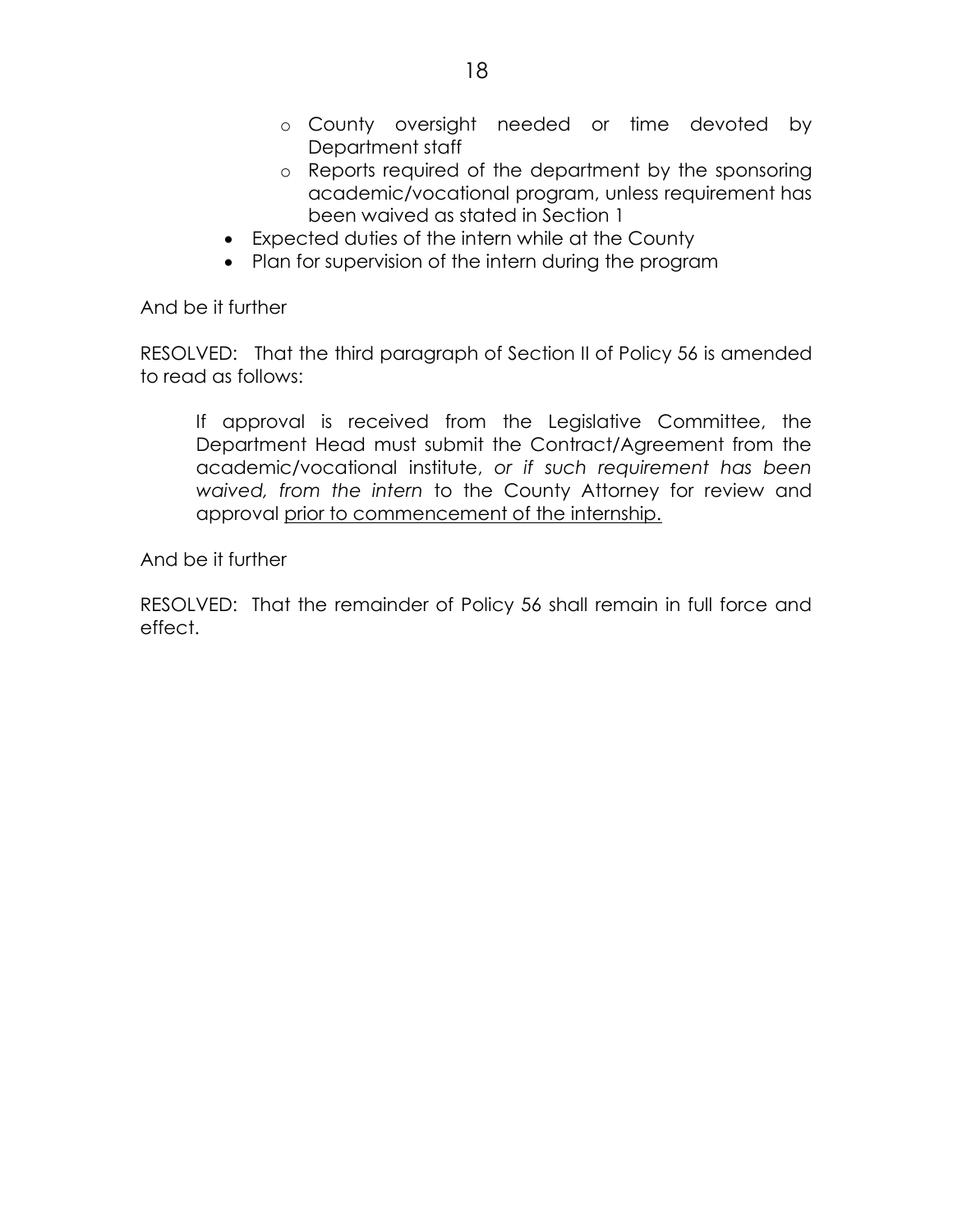RESOLUTION NO. -16 AUTHORIZE CONTRACT WITH THE HARTFORD TO ADMINISTER MEDICARE ELIGIBLE RETIREE HEALTH INSURANCE

WHEREAS: Effective January 1, 2014 Tioga County implemented The Hartford Medicare Supplemental Plan F coupled with a drug plan with \$5/\$15/\$30 co-pays for Medicare eligible retirees and retirees' spouses; and

WHEREAS: This Medicare plan continues to provide optimal coverage to Medicare eligible retirees at a lower cost to Tioga County than previous coverage offered; and

WHEREAS: The Hartford has submitted a new contract to administer the Medicare Supplemental Plan F and drug plan with \$5/\$15/\$30 co-pays for the period of January 1, 2017 through December 31, 2017; therefore be it

RESOLVED: That the Tioga County Legislature authorizes the Chair of the Legislature to enter into a contract with The Hartford, subject to review by the County Attorney, to administer these insurance benefits for Tioga County for the period January 1, 2017 through December 31, 2017.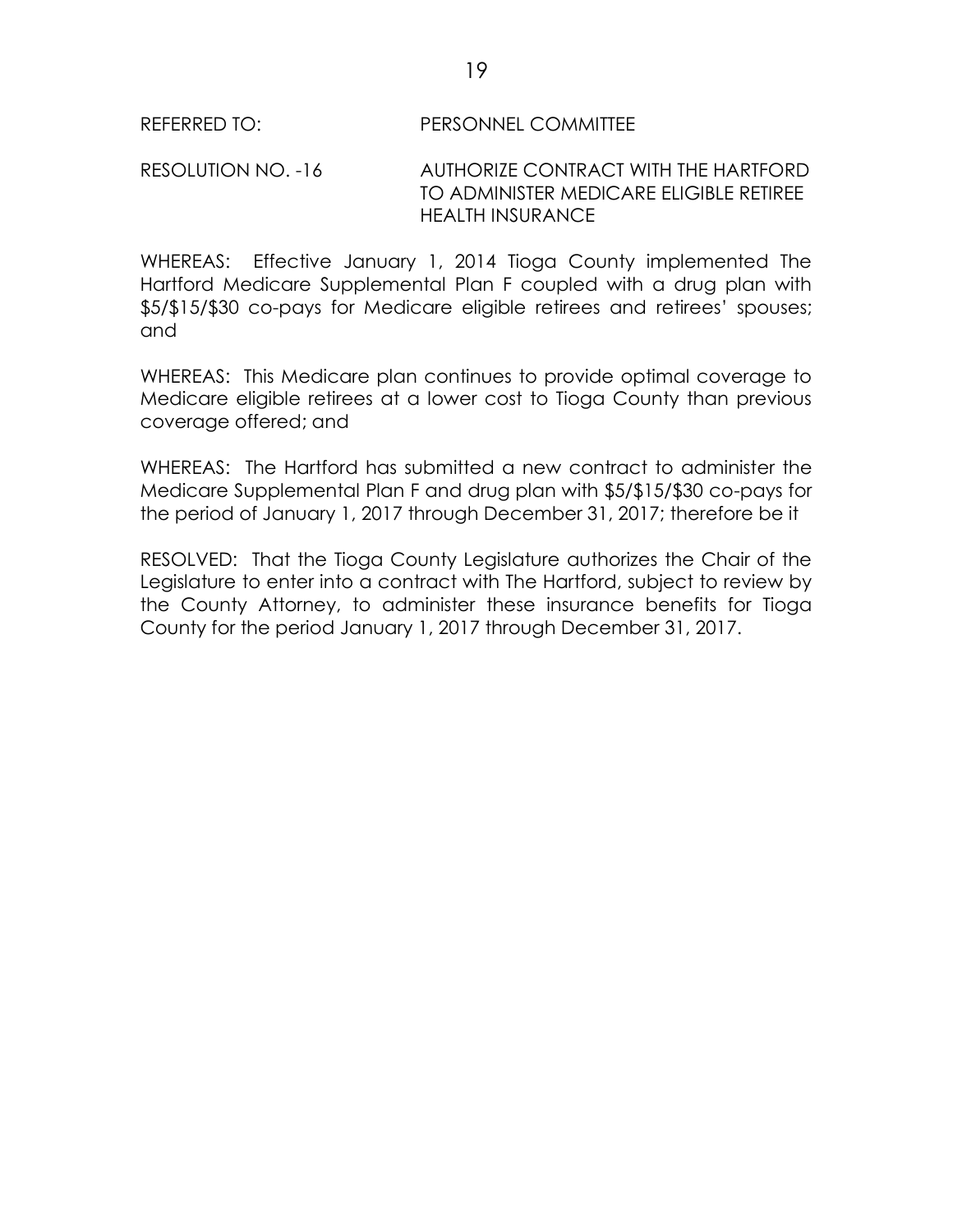REFERRED TO: FINANCE COMMITTEE PERSONNEL COMMITTEE

RESOLUTION NO. -16 AMEND RESO #107-16;

EXTEND TEMPORARY POSITION (TREASURER'S OFFICE)

WHEREAS: Resolution #107-16 established a temporary full-time Clerk position in the Treasurer's Office for the period May 23 – September 2, 2016; and

WHEREAS: Unforeseen circumstances have created a need to extend this position on a part-time basis beyond September 2; therefore be it

RESOLVED: That the temporary Clerk position in the Treasurer's Office shall continue through October 31, 2016 on a part-time basis (no more than 10 hours per week) at the same hourly rate of pay.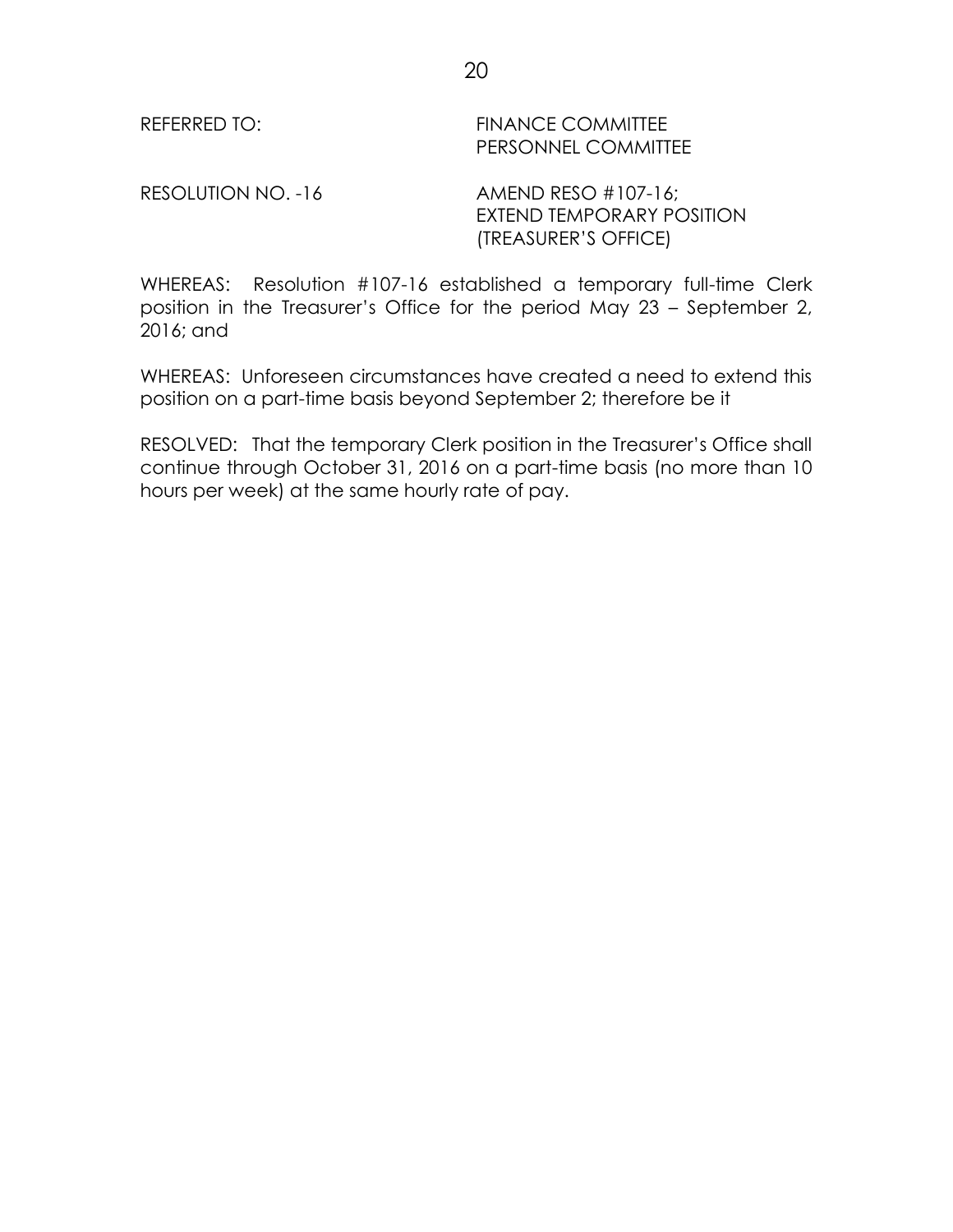REFERRED TO: PUBLIC SAFETY COMMITTEE PERSONNEL COMMITTEE

RESOLUTION NO. -16 BACKFILL PART TIME

ASSISTANT FIRE COORDINATOR BUREAU OF FIRE

WHEREAS: The Tioga County Bureau of Fire has a need to backfill the part-time Assistant Fire Coordinator position due to the retirement of the incumbent; and

WHEREAS: The Acting Fire Coordinator has identified a qualified candidate who has been found to meet the minimum qualifications of the part-time Assistant Fire Coordinator title; therefore be it

RESOLVED: That the Tioga County Legislature authorizes the backfill of the part-time Assistant Fire Coordinator with Robert Byrnes effective September 19, 2016, at an annual non-union salary of \$2,600.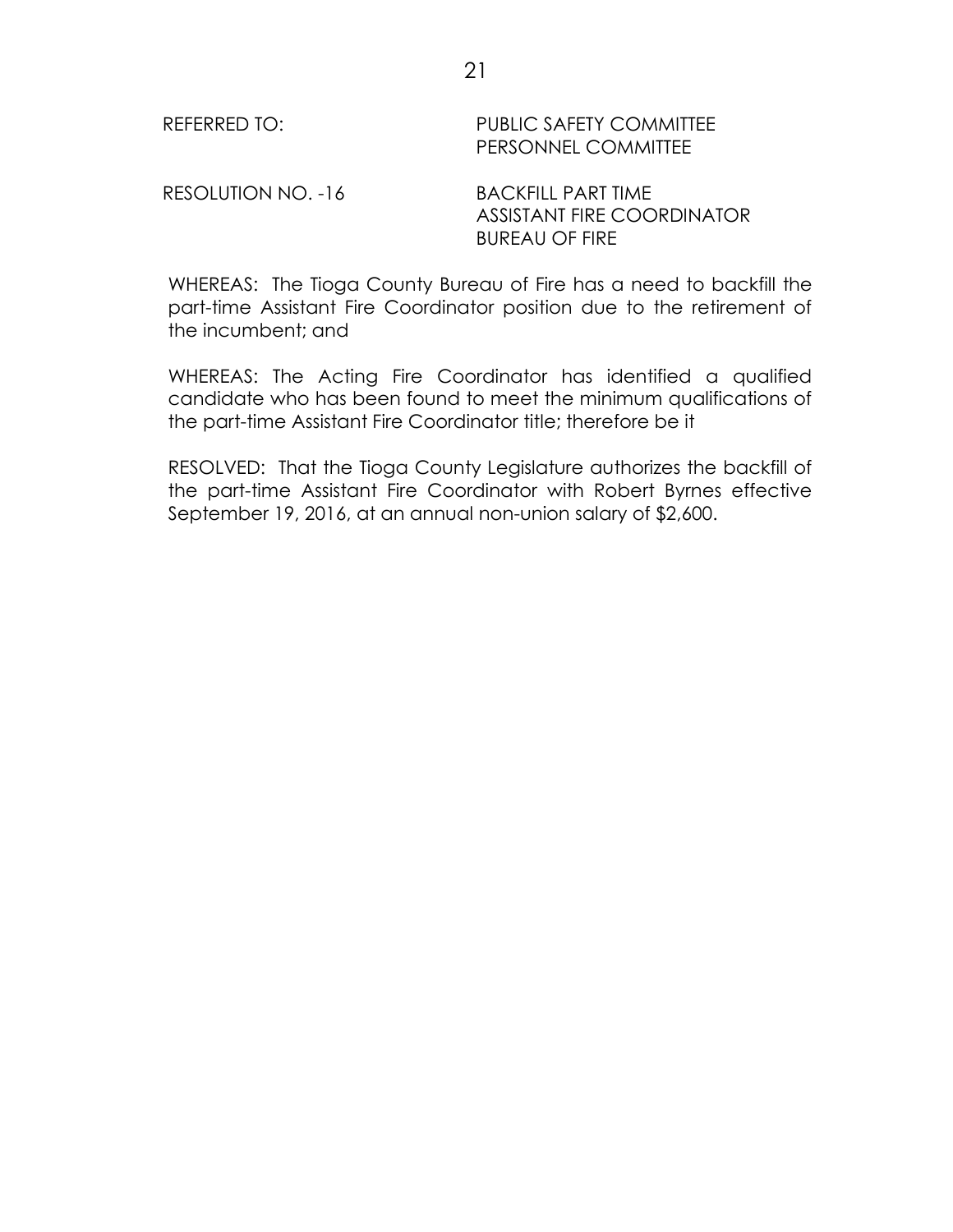REFERRED TO: PERSONNEL COMMITTEE FINANCE COMMITTEE

RESOLUTION NO. -16 AUTHORIZE APPOINTMENT OF ACCOUNTANT TREASURER'S OFFICE

WHEREAS: Legislative approval is required for any appointment to a non-union position within Tioga County; and

WHEREAS: The position of Accountant became vacant as of August 19, 2016 within the Treasurer's Office; and

WHEREAS: The Treasurer has conducted a recruitment search and has identified a qualified candidate; therefore be it

RESOLVED: That Danielle Duffek is provisionally appointed to the title of Accountant, pending successful completion of civil service examination requirements, at an annual, non-union salary of \$38,800, effective September 19, 2016; and be it further

RESOLVED: That in addition to any salary increase due Ms. Duffek in accordance with County Policy, Ms. Duffek shall be eligible for a \$2,000 increase in annual salary upon appointment from the Civil Service Eligible List.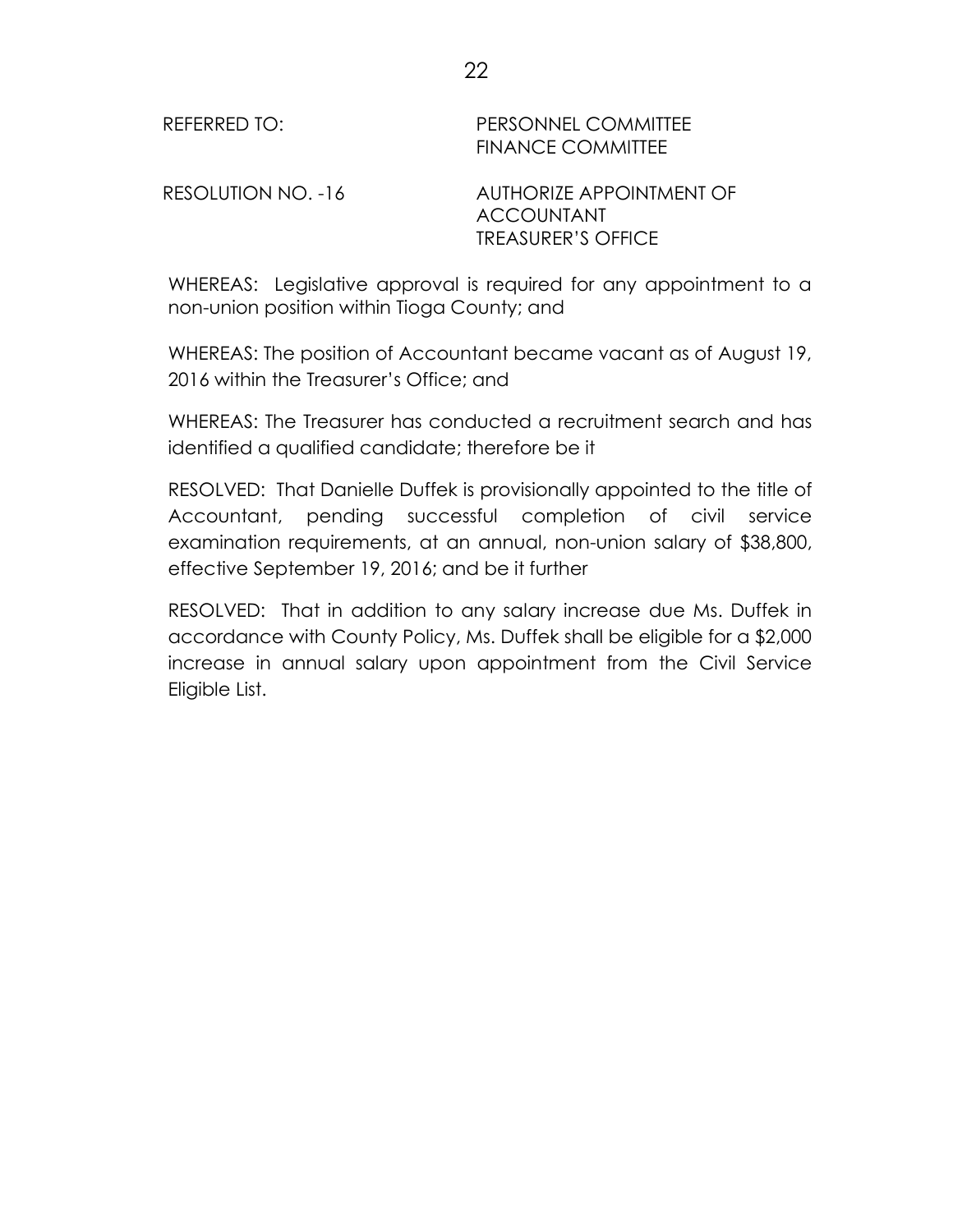RESOLUTION NO. -16 APPOINT PART-TIME FIRE COORDINATOR BUREAU OF FIRE

WHEREAS: The position of part-time Fire Coordinator became vacant on July 20, 2016; and

WHEREAS: The Legislature has selected a candidate that meets the qualifications and is willing and able to accept the position; therefore be it

RESOLVED: That Frank Okransinski is hereby appointed part-time County Fire Coordinator effective September 19, 2016 at an annual, non-union, salary of \$12,000.